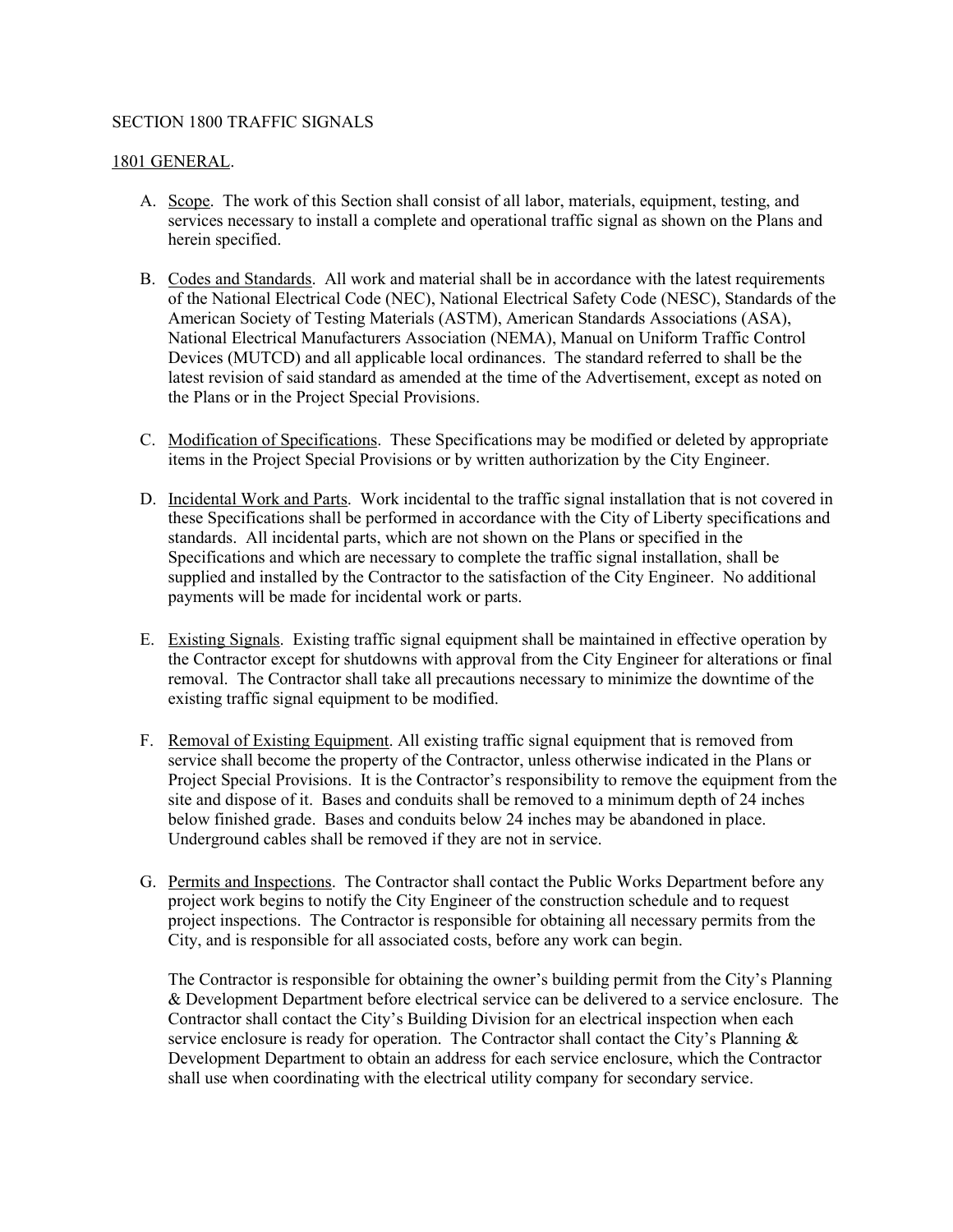- H. Electrical Service. The Contractor is responsible for contacting the electrical utility company in advance to schedule delivery of service to each service enclosure. The Contractor shall pay the electrical utility company's fees to deliver electrical service. The Contractor shall also be billed for all electrical utility service charges until the entire project is substantially complete and test period is successfully completed. After those milestones, the electrical service can be transferred to the City.
- I. Contractor's Designated Technician. From the time when work begins on any traffic signal until the signal has been accepted by the City, the Contractor shall provide at least one service technician to remain in the area and be available for day, night and weekend trouble calls. The Contractor shall furnish the name, address and telephone number where each designated technician can be reached at all times.
- J. Maintenance Work. The Contractor is responsible for making all repairs and replacements to the traffic signal, including but not limited to, downed poles, damaged or cut cables, and nonoperational signal equipment, regardless of the cause or responsible party, until the work is determined by the City to be substantially complete.

## 1802 MATERIALS AND EQUIPMENT.

This section governs the furnishing of all traffic signal equipment, poles, conduits, cables, and other material and equipment supplied by the Contractor, as required, to complete the traffic signal installation as shown on the Plans, the Standard Drawings, and as specified in the Project Special Provisions. All traffic signal equipment shall be of new stock unless the contract provides for relocation of existing equipment or use of equipment furnished by others. New equipment and material shall be of the best grade, and shall meet the approval of the City Engineer. Insofar as practical, major items supplied under a single contract or tied contracts shall be of the same type and consist of products of the same manufacturer to secure uniformity.

A. Traffic Signal Poles and Mast Arms. The type of pole shall be as specified on the Plans. This specification is in addition to the City of Liberty's Standard Drawings, which describes the Specifications and pertinent design details. It is the responsibility of the fabricator to verify and attest that the material sizes proposed are structurally adequate and in full compliance with this specification and Standard Drawings.

Steel Traffic Signal Poles shall conform to these Specifications, the plans and the 2013 edition of AASHTO's Standard Specifications for Structural Supports for Signs, Luminaires and Traffic Signals. The pole and arm shall be a round, tapered monotube made only of one length of the best grade, structural steel sheet of not less than #7 Manufacturing Standard Gauge. Only one longitudinal weld and no transverse welds shall be permitted in the fabrication of the shaft or arm. The steel anchor base of adequate strength, shape and size shall be secured to the lower end of the shaft by welding in such manner as to develop the full strength of the adjacent shaft section to resist bending action. The steel poles shall be galvanized to ASTM A-123 standards. All accessories shall be galvanized to ASTM A-153 standards. The tapered steel shaft shall include high strength anchor bolts and nuts that meet the following requirements:

Tensile Strength (minimum) 75,000 psi Yield Strength at 0.2% offset (minimum) 55,000 psi Elongation: 8" min. 18% 2" min. 21%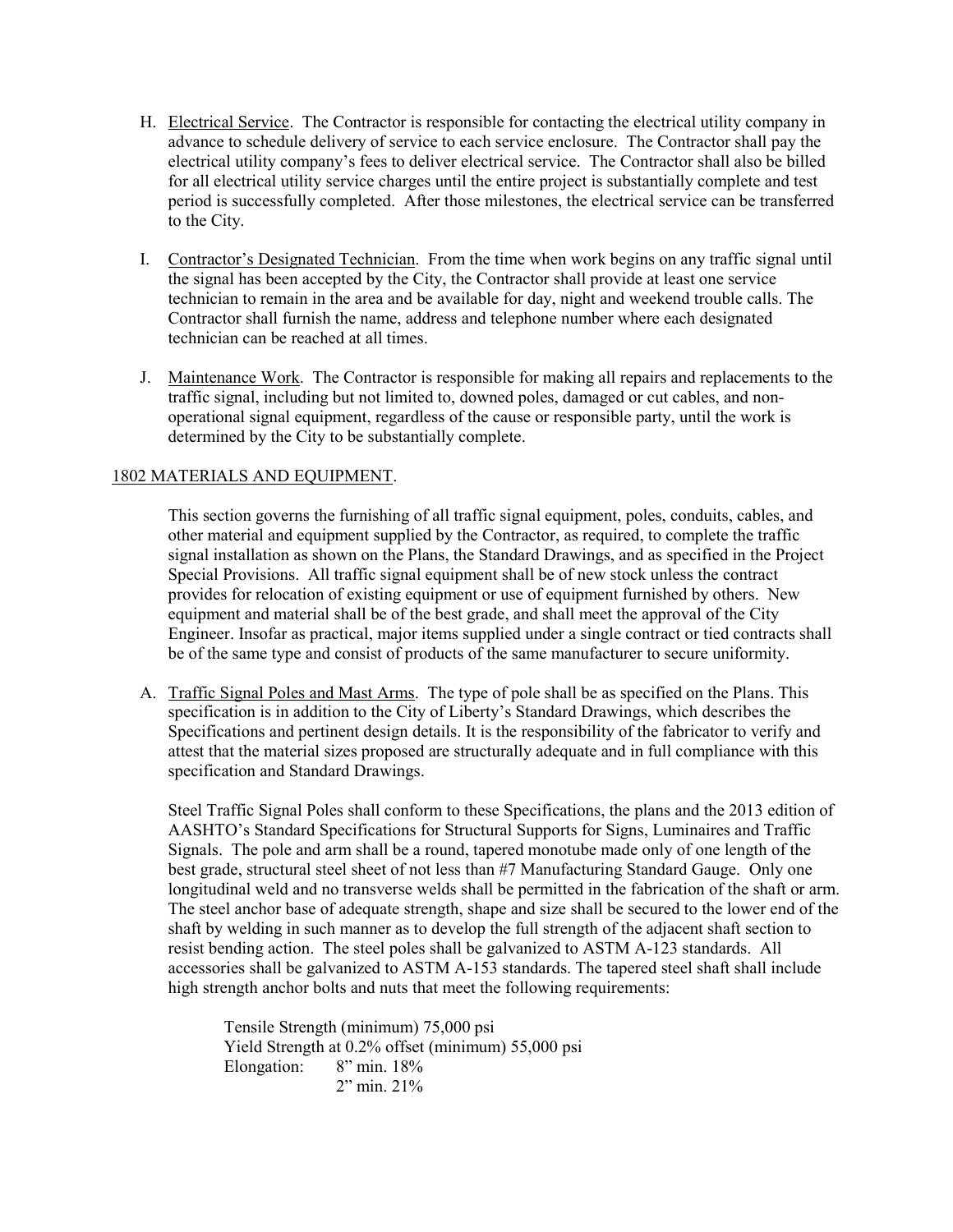B. Pedestal Poles. Pedestal poles shall be schedule 80 straight tubing of 6063-T6 aluminum alloy in accordance with ASTM B 210, with a 4 1/2-inch outside diameter, having a minimum nominal 0.125 inch wall thickness. The shaft shall have no longitudinal welds, nor circumferential welds. The shaft shall have a uniform polished finish. Each shaft shall be tire-wrapped with a heavy water-resistant paper for protection during shipment and installation.

The pedestal base casting shall be either permanent mold casting of Alloy 356.0 F, in accordance with ASTM B 108, or sand castings of Alloy 356.0 F, in accordance with ASTM B 26. The base shall be free from imperfections and shall be provided with an aluminum door for wiring access. The base and pole shall be joined by a threaded connection. Welded connections will not be permitted. The grounding lug shall be provided inside the base. All hardware shall be non-ferrous metal or stainless steel.

- C. Concrete. All concrete for bases and pads, whether reinforced or non-reinforced, shall be KCMMB 4,000 psi mix. Concrete construction shall be in accordance with ACI 301 Standard Specifications for Structural Concrete.
- D. Reinforcing Steel for Concrete Bases. All reinforcing steel shall be Grade 60 deformed bars in accordance with ASTM A 615. Splicing of bars is not allowed. Upon request, Contractor shall provide documentation of reinforcing steel that shall include the steel manufacturer's certified mill test report showing complete chemical and physical test results for each heat.
- E. Signal Heads. Each signal head shall be a weather tight assembly of one or more signal faces of the expansible, adjustable, LED type, together with all brackets and fittings necessary for proper mounting with the type of signal support designated on the plans. All polycarbonate signal head parts, including the housing, housing door, visors and backplates shall be constructed from ultraviolet stabilized black-impregnated polycarbon resin.
	- 1. Vehicle Signal Heads shall consist of one or more signal sections, rigidly and securely fastened together, capable of being positively positioned to control the movement of one direction of traffic. Each signal section shall be a self-contained assembly consisting of an optical unit with housing, housing door, and visor. Tie rods shall not be used to fasten signal sections together to form a signal face. All signal heads on a project shall be the product of one manufacturer. Terminal blocks of suitable size shall be placed in the bottom section of the signal head.
	- 2. Pedestrian Signal Heads shall have a single-section black durable polycarbonate housing. The access door shall be attached with stainless steel hardware. The housing shall include bi-directional clamshell type mounting. No visors or louvers shall be installed for pedestrian signal heads. There should be ample space inside the housing to accommodate the control module for a 4-wire APS pushbutton system.
	- 3. Housings for each signal section shall be made of a durable polycarbonate and shall be black in color. It shall be clean, smooth and free from flaws, cracks, blowholes, and other imperfections. It shall be designed as a self-contained unit capable of separate mounting or inclusion in a signal face containing two or more signal sections rigidly and securely fastened together. Housings shall be equipped with round openings in the top and bottom so that it may be rotated between waterproof supporting brackets and thus be capable of being directed at any angle in the horizontal plane. It shall be equipped with positive locking devices to maintain a specific angle of direction when in place. The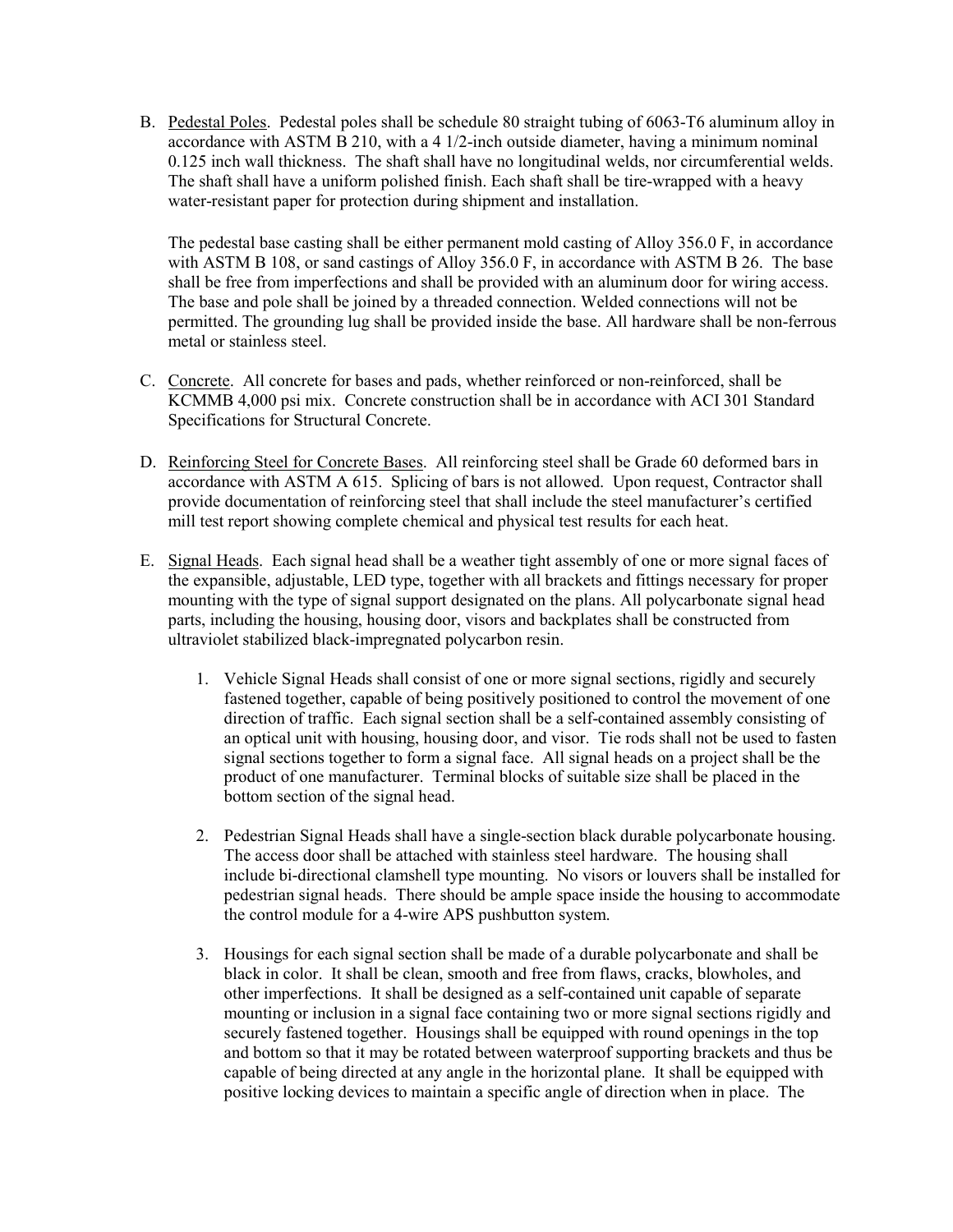doors shall be black in color and suitably hinged and held securely to the body of the housing by simple stainless steel locking devices. All other door parts, such as hinge pins, lens clips, screws, etc., shall also be of stainless steel material. Neoprene gaskets shall be used between the lenses and reflectors to exclude dust and moisture.

- 4. Visors for each vehicular signal section shall be durable polycarbonate, black in color, not less than 0.05 inches in thickness. It shall be designed to fit tightly against the door, and shall not permit any perceptible filtration of light between it and the housing door. Visors shall be at least 9 inches long, shall angle slightly downward. The optical unit and visor shall be designed as a whole so as to eliminate the return of outside rays entering the unit from above the horizontal.
- 5. Backplates shall be furnished and attached to the signal faces to provide a dark background for signal indications, where shown on the plans. Backplates shall be 5 inches, constructed of one piece of durable black plastic, and shall have a minimum thickness of 0.125 inch. Backplates shall be designed to precisely fit the specific manufacturers' signal head. Stainless steel bolts, nuts and flat washers shall be used to fasten the backplate to the signal head.
- 6. Vehicular signal indications shall be light emitting diode (LED) display modules that have the appearance of an incandescent lamp. LED indications shall be 12-inch diameter, 120-volt LED's in a self-contained enclosure with a 10-year life expectancy. LED indications shall comply with the latest edition of ITE's Interim Purchase Specification – Vehicle Traffic Signal Control Heads, Part 2: Light Emitting Diode (LED) Vehicle Traffic Signal Modules. The LED modules shall be field replaceable requiring no special tools or sealants for replacement and shall be smooth on the outside. Enclosures shall be dust and water resistant.

All parts of the LED module shall be mounted on a 12" diameter aluminum front panel designed to replace the lens in the signal head, and shall be mounted on the door of the signal head. All components shall be readily accessible when the door is open. All screws, washers, nuts and bolts shall be corrosion-resistant.

The Bi-Modal LED Green/Yellow Arrow module shall display alternate legends consisting of a green or yellow directional arrow. Provisions shall be made to help balance the intensity between the colors by supplying approximately 50% more light to the indication when the green arrow is being displayed than to the yellow arrow display.

- 7. Pedestrian signal indications shall conform to the construction materials and colors listed in the previous section with the following additions outlined below. The LED module shall display a solid Portland orange hand and lunar white man and two Portland orange countdown numbers. LED indications shall comply with the latest edition of ITE's Interim Purchase Specification – Vehicle Traffic Signal Control Heads, Part 2: Light Emitting Diode (LED) Vehicle Traffic Signal Modules. The legends shall conform to the ITE Specification Pedestrian Traffic Control Signal Indications.
- 8. Signal Head Mounting Brackets and hardware, except the aluminum pipe brackets and polycarbonate brackets, shall be galvanized steel or unfinished aluminum. Aluminum pipe brackets shall have a spun finish.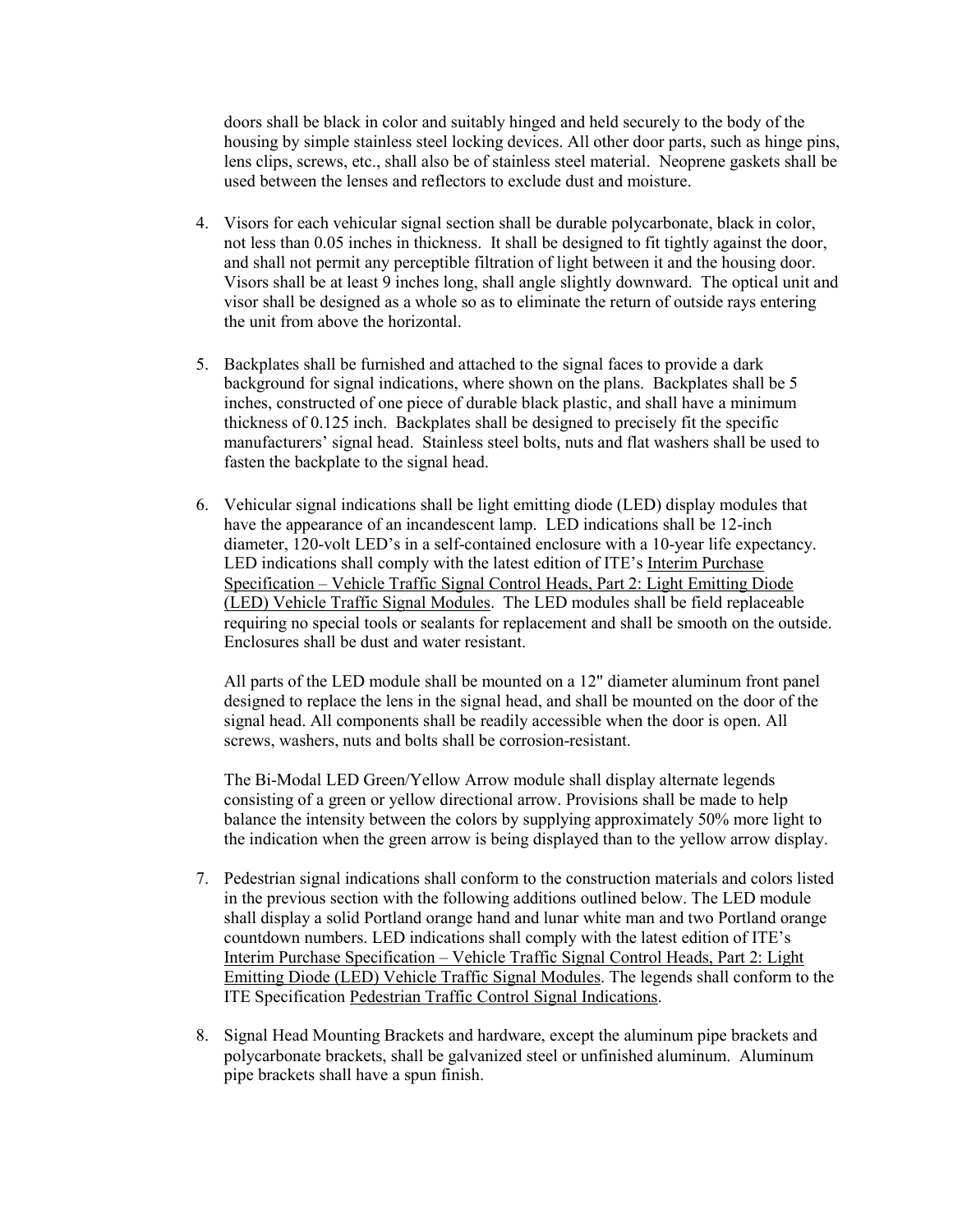On the side of poles, signal heads shall be supported by a one-piece mounting bracket watertight assembly made entirely of a durable polycarbonate and be black in color. Each bracket shall be either plumb or level, symmetrically arranged and securely assembled. Each bracket shall have serrations for positioning traffic signals in increments of 5 degrees. Construction shall be such that all conductors are concealed within the assembly. Brackets shall be attached to the signal pole with 3/4" stainless steel banding.

On mast arms, signal heads shall be rigid mounted utilizing a universally adjustable bracket consisting of both top and bottom brackets with a center vertical extruded aluminum support tube attached to the mast arm by means of a clamp kit with stainless steel cable. The vertical support tube shall allow wire entry at any point and be equipped with a vinyl insert that conceals the wiring. The lower bracket arm shall be accessible for wiring entry into the signal head.

- F. Conduit. The location and type of conduit shall be as shown on the Plans or Standard Drawings. The Contractor may furnish and install polyvinyl chloride (PVC) or high-density polyethylene (HDPE) conduit.
	- 1. Polyvinyl Chloride (PVC) shall be Schedule 40 or Schedule 80, and shall conform to NEMA Standard TC-2 and NEMA TC-3. The conduit shall bear an Underwriters' Laboratories (U.L.) label and shall conform to Federal Specification WC-1094A (latest version). The conduit shall be clearly and durably marked at least every 10 feet with the material designation, nominal duct size, and the name and/or trademark of the manufacturer.

Fittings for PVC conduit shall be in accordance with U.L. 514. Cement used for the fittings shall be in accordance with the conduit manufacturer's recommendations. Conduit, fittings, and cement shall be supplied by the same manufacturer.

2. High Density Polyethylene (HDPE) shall be smooth walled inside and out, and shall be gray in color. The conduit shall be a plastic duct which is intended for underground use and which can be manufactured and coiled or reeled in continuous transportable lengths and uncoiled for further processing and/or installation without adversely affecting its properties of performance. The conduit shall be manufactured to NEMA Standard TC-7 and ASTM D 3035 SDR11 specifications. The conduit shall be clearly and durably marked at least every 10 feet with the material designation, nominal duct size, and the name and/or trademark of the manufacturer.

Fittings for HDPE conduit shall be in accordance with ASTM D 2683. Epoxy used for the fittings shall be in accordance with the conduit manufacturer's recommendations. An approved factory coupling shall be used for connection of the HDPE conduit to a 90° factory PVC elbow or between two lengths of HDPE conduit. The coupling shall be of high density polyethylene material. The coupling shall provide an airtight and watertight lock connection.

G. Pull and Junction Boxes**.** Pull and junction boxes shall be as shown on the Plans and shall be fiberglass reinforced polymer concrete of a size and shape as indicated on the Standard Drawings. Pull and junction box material is to be an aggregate consisting of sand and gravel bound together with a polymer and reinforced with continuous woven glass strands. Pull boxes shall withstand a wheel load of 20,000 pounds and junction boxes shall withstand a wheel load of 15,000 pounds. All pull and junction boxes are to have an open bottom.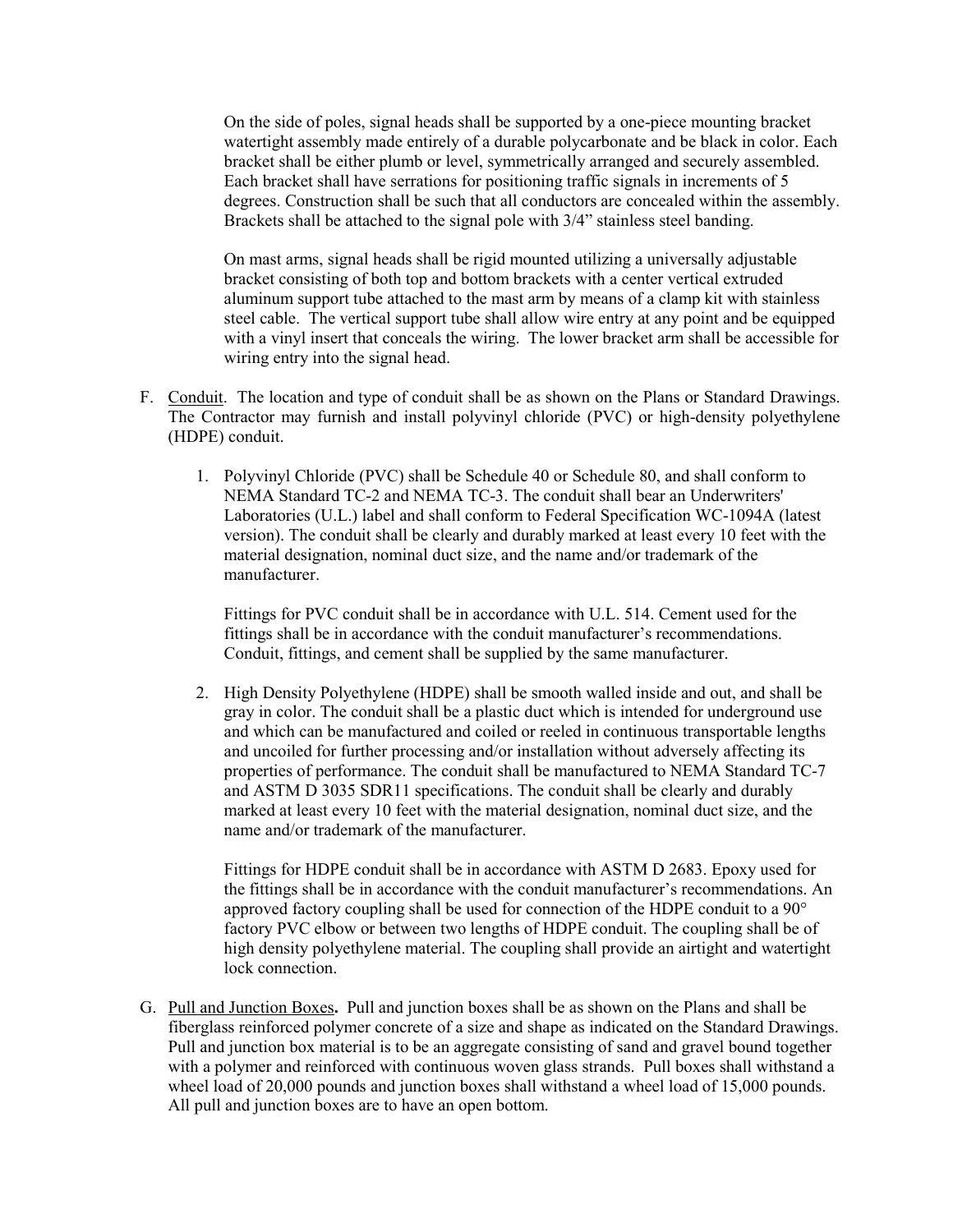Each pull or junction box shall be equipped with a bolt down cover. The threaded hole that receives the cover lock-down bolt shall be open at the bottom to allow the cleanout of sand, dirt and other debris. Lock-down bolts shall be stainless steel with a hex-head. Pull and junction box covers shall be polymer concrete and shall have a minimum wheel load rating of 20,000 pounds and 15,000 pounds respectively. A lift opening or pull slot shall be provided on all covers. Pull boxes with covers exceeding 36-inches in length shall have a split lid. All covers shall be embossed with "TRAFFIC SIGNALS".

- H. Cable. The types and lengths of cables shall be supplied as shown on the Plans, Standard Drawings, or as specified in the Project Special Provisions. All cable shall be stranded annealed soft drawn copper wire, and shall be the AWG size as listed on the Plans. Cable shall be 600-Volt and be thermoplastic or thermosetting polyethylene insulated. All cable shall be plainly marked on the outside with the manufacturer's name and identification in accordance with industry practice.
	- 1. Signal control cables shall be multi-conductor No. 14 AWG cables, meeting the specifications of IMSA 19-1.
	- 2. Power lead-in cable shall be No. 2 AWG. The insulation shall be type RHH, RHW-2 or USE-2, meeting the requirements of ICEA S-95-658. The average thickness of insulation shall be no less than 60 mils.
	- 3. Cables for detection systems shall be per the manufacturer's recommendations.
- I. Traffic Signal Controller, Cabinet, and Components. Traffic signal controllers shall be actuated NEMA type with NTCIP compliant software, housed in a 0.125 inch thick aluminum cabinet. For consistency, compatibility, and ease of maintenance throughout the City, all traffic signal controllers, cabinets, and components shall be furnished and installed as indicated on the City's Approved Products List, and as shown on the Plans. Traffic signal controllers shall be furnished with the following components:
	- 1. Conflict Monitor
	- 2. Flasher
	- 3. Load Switches
	- 4. Flash Transfer Relays
	- 5. Surge Protector
	- 6. DC Isolator
	- 7. AC Isolator
	- 8. GPS Time Sync
- J. Secondary Service Enclosure. Secondary service enclosures shall consist of all equipment and material necessary for the distribution of secondary electrical power as shown on the Plans. Service enclosures shall be an underground service type, rated for 100 amps, 120/240 volt AC electrical line service, unless otherwise noted. Each service enclosure shall have a ringless meter socket with horn bypass meeting the requirements of the electrical utility company. Service enclosures for traffic signals shall be capable of being mounted to the traffic signal controller cabinet as shown in the City of Liberty Standard Details.

The cabinet shall be fabricated from minimum 1/8 inch thick non-anodized aluminum alloy with NEMA 3R construction. It shall have an individual meter, panel, contactor, and rear service pull "compartments". The meter and panel/contactor compartments shall have piano hinged doors. All hinges, catches and other hardware shall be non-ferrous metal or stainless steel. The meter compartment shall include padlocking provisions, and the panel/contactor outer door shall have a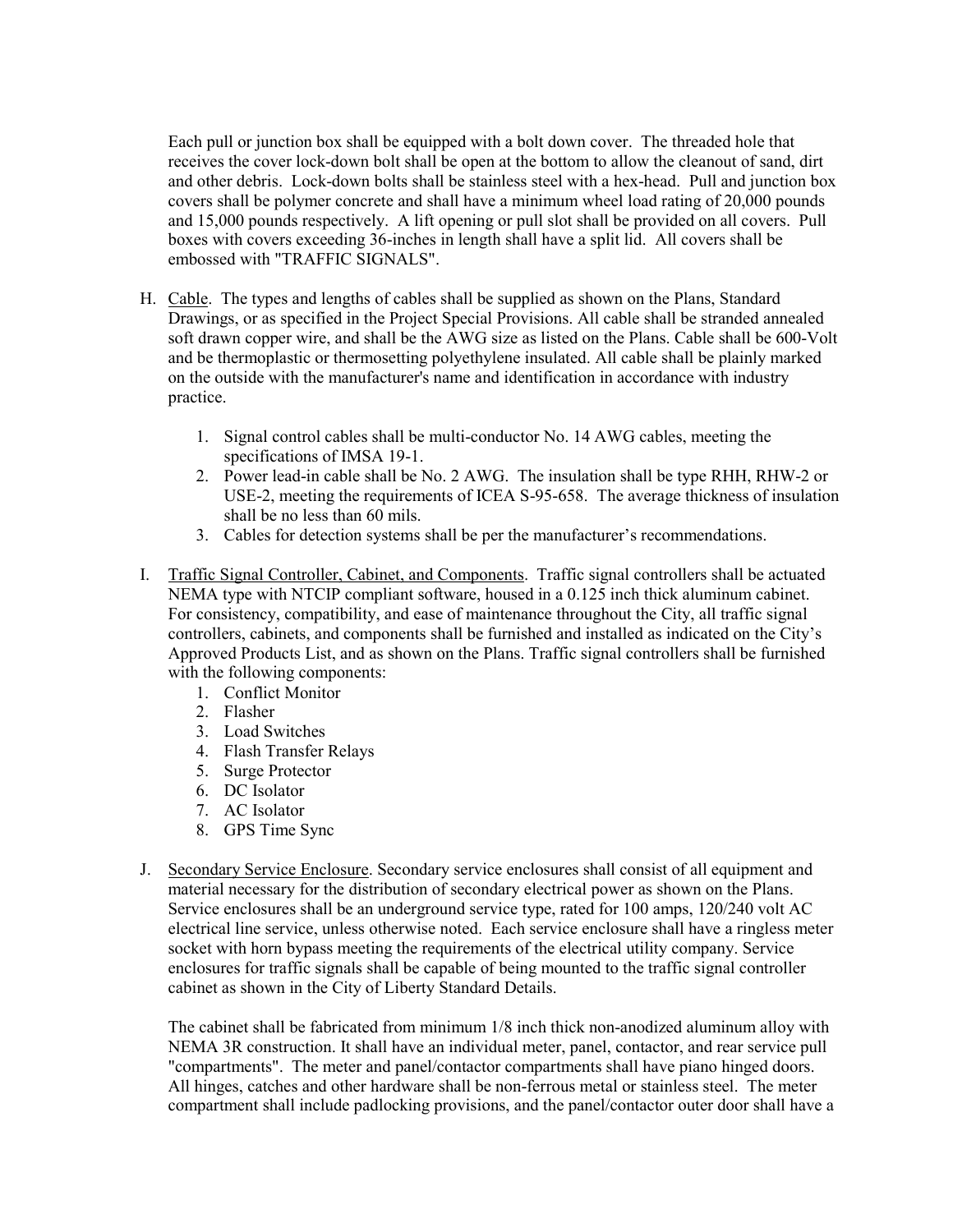factory installed Corbin lock assembly designed for a standard number 2 key. The panel/ contactor compartment shall have an inside panel door. The outer front and inside panel doors shall be equipped with an approved doorstop. Panelboard shall have silver plated copper buss and shall accept the required number of 1 inch plug in breakers. Panelboard compartment shall contain a photocell and test switch. All factory installed wire shall be 600 volt rated copper. The cabinet shall have a natural aluminum finish.

- K. Photoelectric Cells. Photoelectric cells shall operate a lighting system through mercury load relays. Photoelectric cells shall be of the solid-state type operating on 120 volts. The photoelectric cell circuitry shall be designed to be normally closed at night. The photoelectric cell shall be configured such that in the event of failure, the lights shall be on. The photoelectric cell shall be mounted inside the service enclosure such that all luminaires within the system operate simultaneously and shall illuminate only during hours of darkness or low visibility. Turnon shall occur at 2.6 foot candles  $\pm$  0.5 foot candles. The photoelectric cell shall have an inverse off/on ratio for energy savings. Photoelectric cells shall sense light levels with a non-drifting phototransistor. The photoelectric cell shall have a time delay to avoid turn off due to lightning and transient light.
- L. LED Luminaires. All luminaires shall be LED as listed on the City's Approved Products List, and as shown on the Plans.

The luminaire shall be equipped with an integral slipfitter for 2-inch bracket arm mounting. The mounting device shall allow the luminaire to be mounted absolutely level and shall have no more than four (4) fasteners serving both the leveling and clamping functions. It shall allow one person to install the luminaire by simultaneously holding it in position and tightening the fasteners, such that the luminaire will be properly level at the first attempt. Mounting provisions shall meet 3G vibration rating per ANSI C136. Wildlife guard shall be provided to conform to the bracket arm with no gaps.

Luminaires shall have a precision-cast aluminum housing with integral light source, driver, and thermal management system. Housing shall have a gray polyester powder-coated finish to provide durability and corrosion resistance.

The electrical compartment shall be accessed through a hinged, removable power door with toolless entry from the bottom of the fixture. Luminaires shall be pre-wired with quick disconnects, requiring only connection of pole and bracket cables to a terminal block. The manufacturer shall place a permanent tag in the luminaire housing imprinted with: the manufacturer name, luminaire voltage, wattage, and provide a blank area for the Contractor to inscribe the installation date.

Luminaires shall be provided with the following components:

- 1. 7-Pin photocell receptacle meeting ANSI C136.41 standards and a shorting cap.
- 2. Internal surge protection device (SPD) rated 10kV/5kA, meeting the requirements of ANSI C136.2. The SPD shall have a fuse that protects the fixture by disconnecting the luminaire from the power at the end of life. It shall have an indicator light that is lit when the SPD is fully functional and dark when it needs to be replaced.
- 3. Module for field adjusting light output and fixture wattage by up to 50% of full output.

Luminaires shall meet the following requirements:

- 1. Housing shall be IP66 rated.
- 2. UL 1598 listed for use in wet locations.
- 3. Accept an input voltage of 120/208/240/277 volts.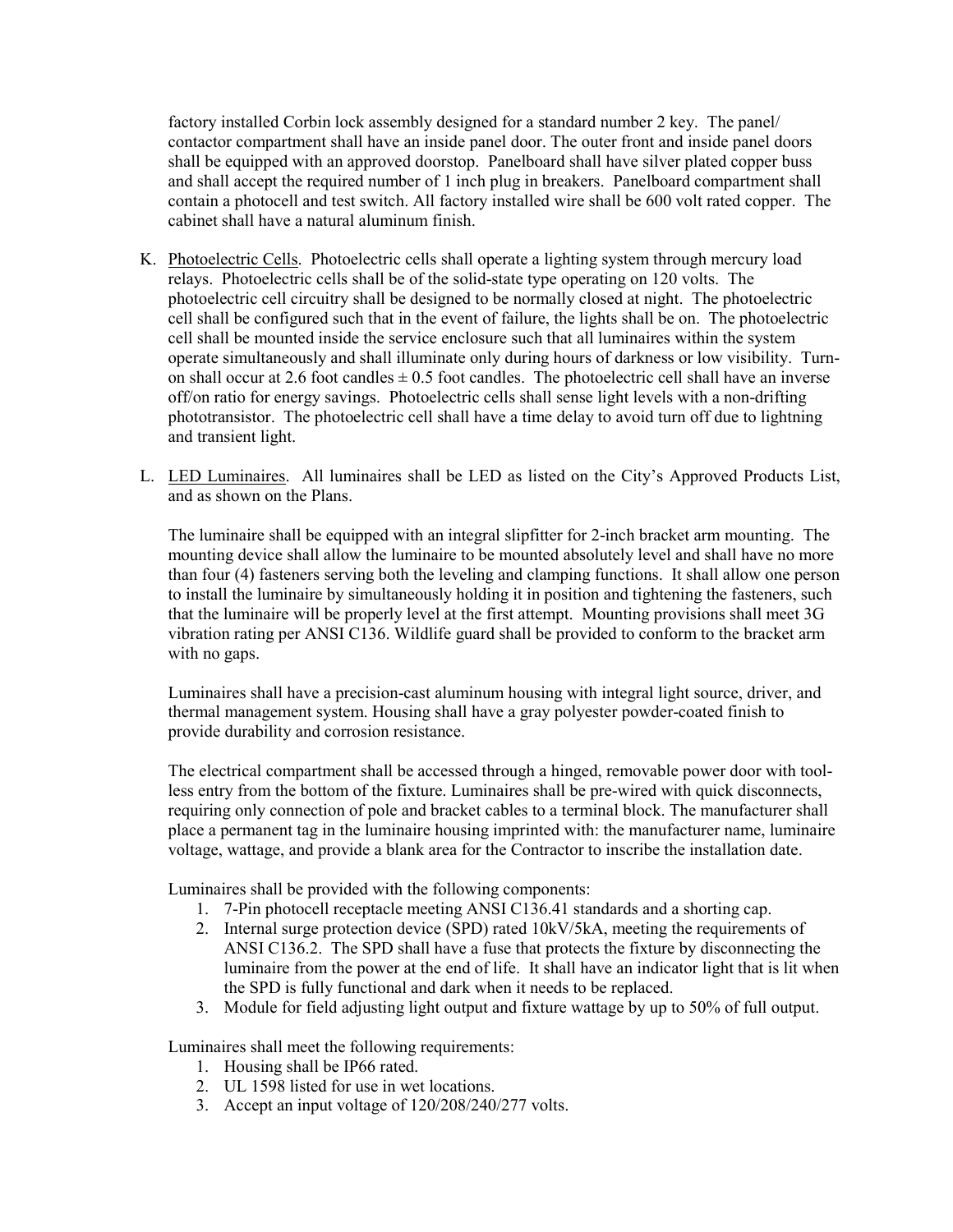- 4. Rated for operation in ambient temperatures ranging from  $-40^{\circ}$  C to  $40^{\circ}$  C.
- 5. Electromagnetic compatibility meets or exceeds FCC CFR Part 15.
- 6. Driver shall be rated for 100,000 hours based on IES TM-21 testing procedures, and have a power factor greater than or equal to 90 percent at full load with a total harmonic distortion less than or equal to 20 percent at full load.
- 7. Maintain 95% of initial intensity at 10,000 hours with an ambient temperature of  $25^{\circ}$  C based on IES LM-80 testing procedures.
- 8. Light source shall emit no direct uplight (BUG rating,  $U = 0$ ).
- 9. IES Type 2 light distribution with photometric curves developed by a Nationally Recognized Testing Laboratory (NRTL) in accordance with IES LM-79 procedures.
- 10. Color Correlated Temperature (CCT) of 4,000 K (+/- 250 K).
- 11. Minimum Color Rendering Index (CRI) of 70.

The manufacturer shall submit a five-year non-prorated full warranty on all components of the luminaire to the City. The warranty shall being on the project acceptance date and include all components of the luminaire.

- M. Multiple Tap Connectors. All lighting cable splices shall be made in pole bases using multiple tap connectors as shown in the standard drawings. Multiple tap connectors shall be insulated premolded electrical power connectors, with one terminal per wire. Connectors shall have set screw type terminals to accommodate the wire sizes indicated in the Plans. All connectors shall be UL listed and rated for 600 volts.
- N. Radar Detection System. For consistency, compatibility, and ease of maintenance throughout the City, all radar detection systems shall be furnished and installed as indicated on the City's Approved Products List, and as shown on the Plans.
- O. Video Detection System. For consistency, compatibility, and ease of maintenance throughout the City, all video detection systems shall be furnished and installed as indicated on the City's Approved Products List, and as shown on the Plans.
- P. Induction Loop Detectors. Induction loop detectors shall be furnished and installed per the current Missouri Department of Transportation standard details and specifications, and as shown on the Plans.
- Q. Emergency Vehicle Pre-emption. For compatibility with existing pre-emption equipment and systems, the Contractor shall be furnished and installed as indicated on the City's Approved Products List, and as shown on the Plans.
- R. Pedestrian Pushbutton Detection. Pedestrian push buttons shall be audible and shall be directpush, contact-type with a bull-dog style. Each push button shall be a removable contact assembly mounted in a durable yellow case. Contacts shall be normally open, entirely insulated from the case and operating button, and have connecting terminals. The operating button shall be brass or another corrosion resistant metal alloy and shall be sturdy. The entire assembly shall be weatherproof, vandal-resistant**,** secure against electrical shock to the user, and of such construction as to withstand hard usage. The pedestrian push button shall be mounted directly to the pole in a watertight assembly and shall be the large button type meeting ADA requirements. Each pushbutton shall be wired to the adjacent pedestrian signal head for the corresponding phase using a 4 conductor #14 signal control cable (IMSA specification 19-1). If the reach for any pedestrian buttons exceeds 10 inches, the contractor shall install a pushbutton extender.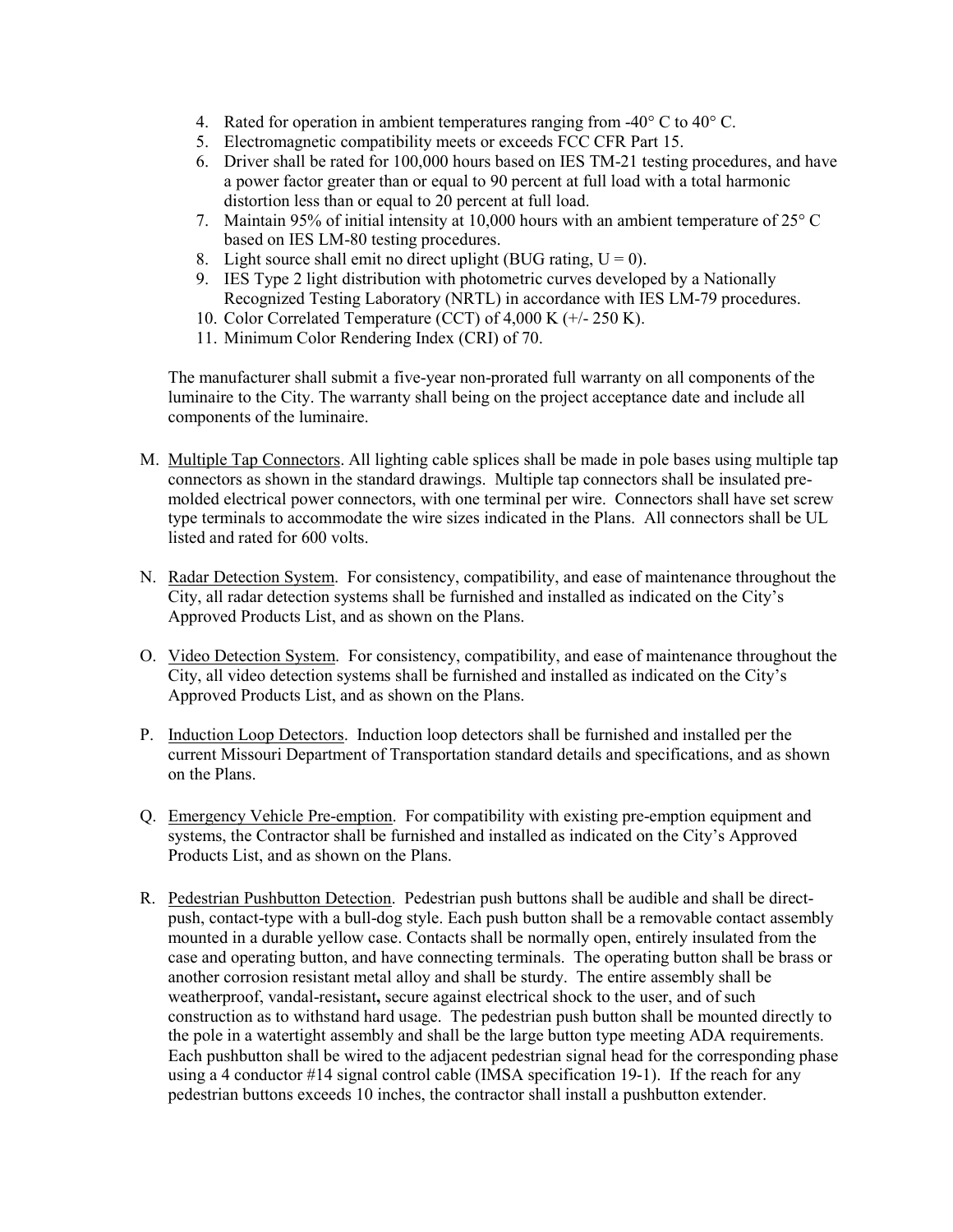Pushbutton assemblies shall include the following features,

- Locating tone during Don't Walk
- Confirmation of button push via LED pilot light, sound, and tactile bounce
- Customizable voice message during Walk
- Vibrotactile pushbutton with large arrow
- Braille indicating the name of the street to be crossed
- Sounds automatically adjust 0 to 5 dB over ambient
- USB interface for customization and updates
- Operating temperature range of -40 $\degree$  F to 130 $\degree$  F
- NEMA TS 2 Certified
- S. Traffic Signal Signs. All permanent traffic signing and traffic control signing shall conform to the requirements of the Manual on Uniform Traffic Control Devices (MUTCD). All signs shall be fabricated from standard aluminum blanks utilizing high intensity reflective sheeting as called for in the accompanying plans.Sign banding shall be 3/4" stainless steel.

Overhead street name signs shall be provided and installed on all mast arm poles and shall constructed of 0.125" aluminum sheeting, as indicated on the plans. Minimum size requirements for any overhead street name sign shall be  $18" \times 60"$ . All signs shall have the legends centered on the face with the letters or numbers spaced to produce a readable, professional quality sign. Sign legends shall contain an initial uppercase letter followed by lowercase lettering and shall be 12" series D lettering or numbers, unless otherwise stated on the plans. In addition, all lettering and numbers shall be white in color. Actual size drawings of the proposed signs shall be submitted to the Engineer for approval.

All aluminum sign faces shall be high intensity prismatic reflective sheeting. Aluminum signs shall have a white 0.75" wide border and shall have green backgrounds. Bolt hole locations shall be field located and drilled or punched for proper installation. Signs shall be mounted to the mast arms using universally adjustable brackets attached to the mast arm by means of a clamp kit with stainless steel cable. There shall be a minimum of two brackets per sign placed no more than 3 feet apart with a maximum of 1 foot from the edge of the sign.

## 1803 INSTALLATION.

This section governs the construction of all bases and the installation of all signal poles, mast arms, signal heads, conduits, cables and other material and equipment as required to complete the traffic signal installation as shown on the Plans, the Standard Drawings, and as specified in the Project Special Provisions.

A. Conduit Installation. Conduit shall be installed as shown in the Plans and the Standard Drawings. The size of the conduit used shall be as shown on the Plans. It shall be the privilege of the Contractor, at his own expense, to use larger size conduit if desired, as approved by the City Engineer. Where larger size conduit is used, it shall be for the entire length of the run from outlet to outlet. No reducing couplings will be permitted. No additional payment will be made for larger conduit.

Wherever a conduit passes beneath a curbed street, aluminum conduit markers shall be installed in the curb immediately over the conduit location. Conduit markers shall be furnished by the Contractor as detailed in the Standard Drawings and shall be installed in the top of the curb by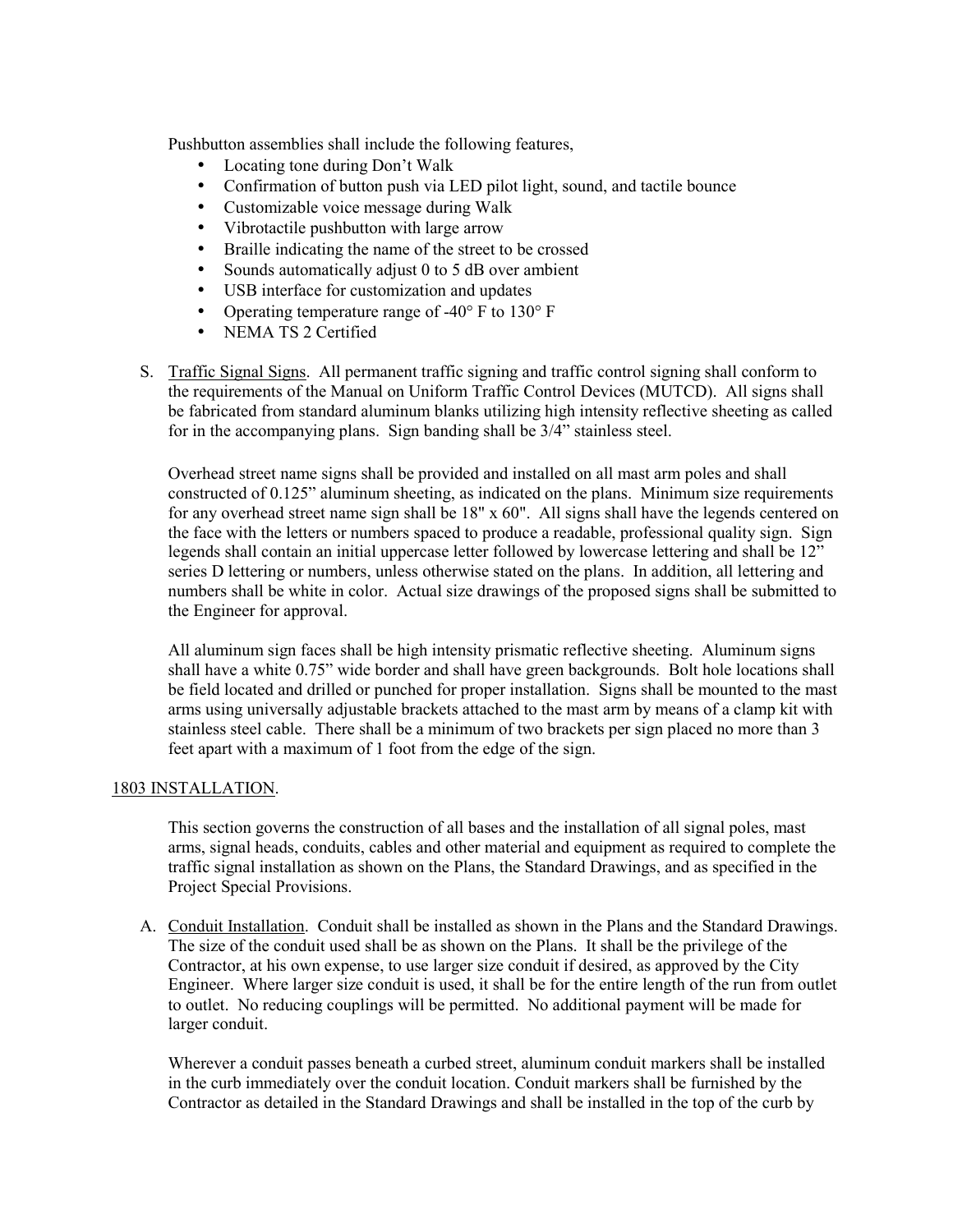drilling the curb and epoxying the conduit marker in place. Conduit markers are subsidiary to the installation of conduit.

The ends of all conduits shall be well-reamed to remove burrs and rough edges. All conduits shall be cleaned and swabbed prior to installation of cable. Field cuts shall be made square and true so that the ends will butt or come together for the full diameter thereof. The end of each conduit run shall be covered to prevent water or debris from entering the conduit while the system is being constructed.

Existing underground conduit to be incorporated into a new system shall be cleaned with a mandrel and blown out with compressed air.

An approved factory coupling shall be used for connection of the HDPE conduit to PVC conduit. The interior of all conduit joints shall be sufficiently smooth to prevent cable damage during pulling.

Conduit bends, except factory bends, shall have a radius of not less than six times the inside diameter of the conduit. Where factory bends are not used, conduit bends shall be made without crimping or flattening, using the longest radius practicable and utilizing an appropriate conduit bending tool.

The conduit shall be installed continuous between traffic signal appurtenances, or as otherwise shown on the Plans. With respect to HDPE conduit, no couplings or joints will be allowed at intermediate points unless approved by the City Engineer. In unpaved areas conduit may be directionally bored to minimize disruption to existing surfaces, or it may be plowed or trenched. In paved areas, conduit may be bored or it may be plowed or trenched before pavement is installed. Paved surfaces shall not be sawcut for conduit installation. Conduit shall be installed under pavement sections at a depth not less than 36 inches below top of pavement. In all other areas, conduit shall be installed to a depth of 24 to 36 inches below finish grade.

At all outlets, conduit shall enter from the direction of the run. PVC conduit bends shall enter all junction or pull boxes from below the box and shall extend into the box a minimum of 2 inches. The side of the box shall be drilled per the manufacturer's recommendations. The hole shall be no more than one-half inch larger than the conduit. The gap between the box and conduit shall be filled with sealing compound.

- 1. Trenching. Trenches shall be excavated to a maximum width of 6 inches and deep enough to provide the minimum cover for conduits as shown in the Standard Drawings. If two or more conduits are placed in a common trench, the conduits shall not cross each other. If the bottom of the trench is in rock or rocky soil, the conduit shall be placed on a 6 inch protective layer of clean, tamped backfill material. Trenches shall be backfilled as soon as practical after the installation of conduit, but after inspection of the trench by the City Engineer. Backfill material installed within 6 inches of the conduit shall be free of rock or other solid material that might cause mechanical damage to conduit. The backfill material shall be placed in layers not to exceed 6 inches deep, and each layer shall be thoroughly compacted to the approximate density of the adjacent material before the next layer is placed. The 4 to 6 inches of backfill material directly below finished grade shall be topsoil. All disturbed areas shall be restored to the satisfaction of the City Engineer.
- 2. Plowing. Conduit may be installed by plowing in unpaved areas. The equipment used for plowing conduit is designed specifically for that purpose with the power and versatility to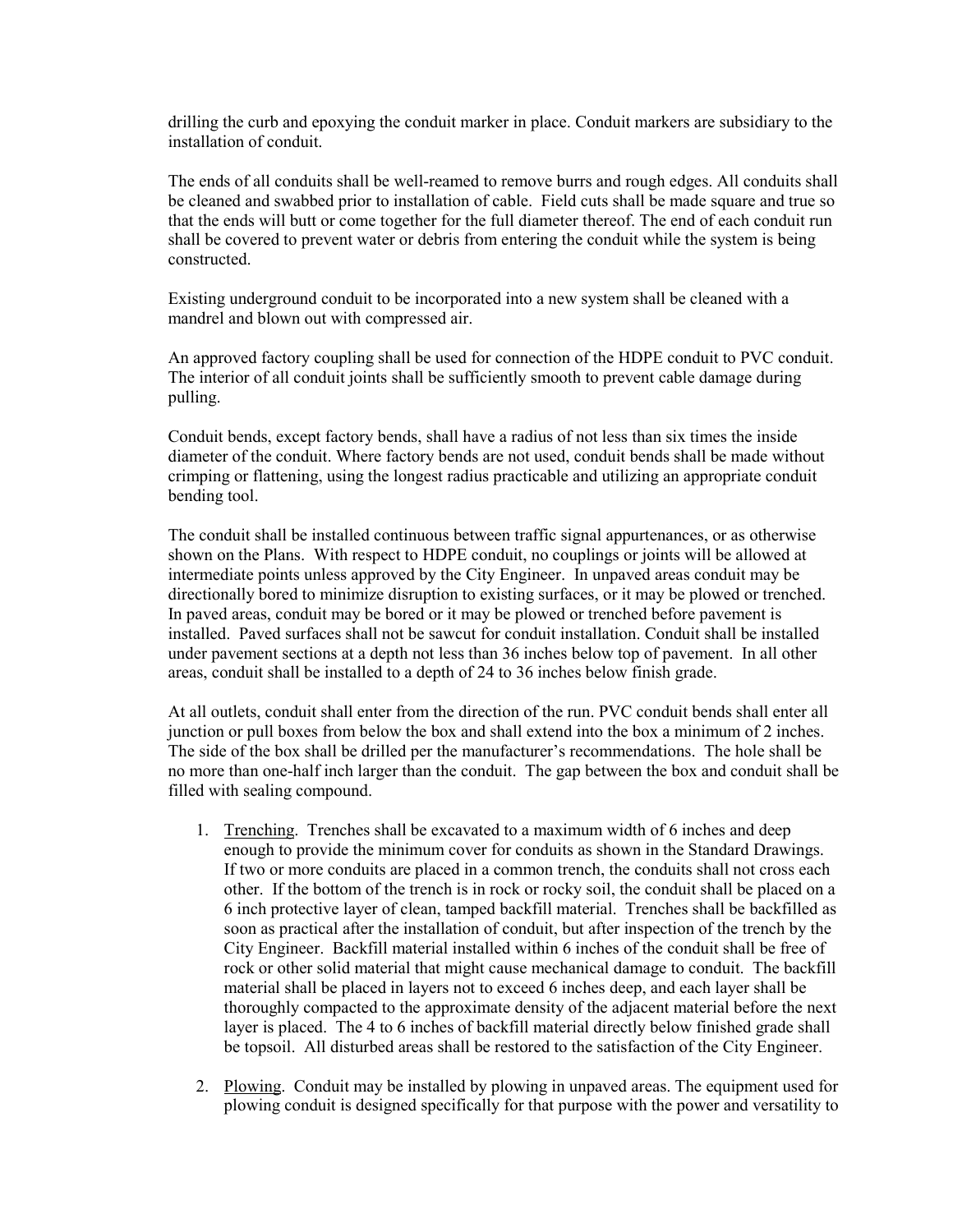easily and accurately bury the various sizes of conduit under all normal soil conditions. This equipment places the conduit without twisting, kinking, or damaging the material in any way. The vibrating unit shall be attached to a tractor unit in such a manner that the tractor does not dampen the vibration. The cable way and guides shall be smooth, free of obstructions and sharp edges and shall not cause bending of the conduit at shorter than the minimum bending radius recommended by the manufacturer, nor cause excessive strain to the conduit. Conduit reels may be mounted on the tractor or conduit unreeled along the proposed route before plowing in such a manner to allow as direct a line as possible to the trench to avoid unnecessary bending of the conduit or rubbing of the conduit against the reel. The plow shall not be backed onto the conduit. If an underground obstruction is encountered, the plow shall be lifted out of the ground and the obstruction removed. After installation of conduit by plowing, the disturbed earth shall be leveled and, if necessary, compacted by a device approved by the City Engineer. Ends of conduit shall be capped immediately after cutting to prevent moisture and debris from entering the conduit. All disturbed areas shall be restored to the satisfaction of the City Engineer.

- 3. Directional Boring. Pavement shall not be disturbed without the written permission of the City Engineer and then only in the event insurmountable obstructions are encountered. Conduit shall be placed under existing pavement by boring. The Contractor shall complete the boring as to maintain minimum permissible clear distances, both horizontally and vertically, from all underground utilities. Boring pits shall be kept 2 feet clear of the edge of any type of pavement wherever possible. Boring alignment shall be perpendicular to the curb line in order to achieve the shortest possible crossing distance. Excessive use of water such that pavement might be undermined or subgrade softened, will not be permitted. The Contractor shall at all times and for the entire length of the boring alignment be able to demonstrate the horizontal and vertical position of the alignment. All disturbed areas shall be restored to the satisfaction of the City Engineer. Boring may be used instead of trenching or plowing at all other locations.
- B. Pull and Junction Box Installation. Pull and junction boxes shall be installed as shown on the Plans, Standard Drawings, or as directed by the City Engineer.

The top surface of all pull or junction boxes shall be flush with surfaced areas and approximately one inch above earth or sodded areas. All boxes shall have 1/2 inch clean crushed aggregate or other porous material for a minimum depth of 12 inches below the box for drainage. The excavated opening outside the junction box shall be wide enough to allow compaction of the backfill material. Cinders, broken concrete, broken rock or other hard or undesirable material shall not be used for backfilling. The backfill material shall be placed in layers not to exceed 6 inches deep, and each layer shall be thoroughly compacted before the next layer is placed. All disturbed areas shall be restored to the satisfaction of the City Engineer.

A pull or junction box placed in an unpaved area shall have a concrete pad around the perimeter as shown on the Plans. Concrete for the pad shall be per Section 1802. The concrete pad shall be reinforced with welded wire fabric. Concrete pads will not be required for boxes installed in concrete. Pull or junction boxes shall not be installed in sidewalk ramps.

Each pull box shall be equipped with cable hooks as shown on the Plans. Cable hooks shall be galvanized steel or brass with a minimum diameter of 3/8 inch and a minimum length of 5 inches.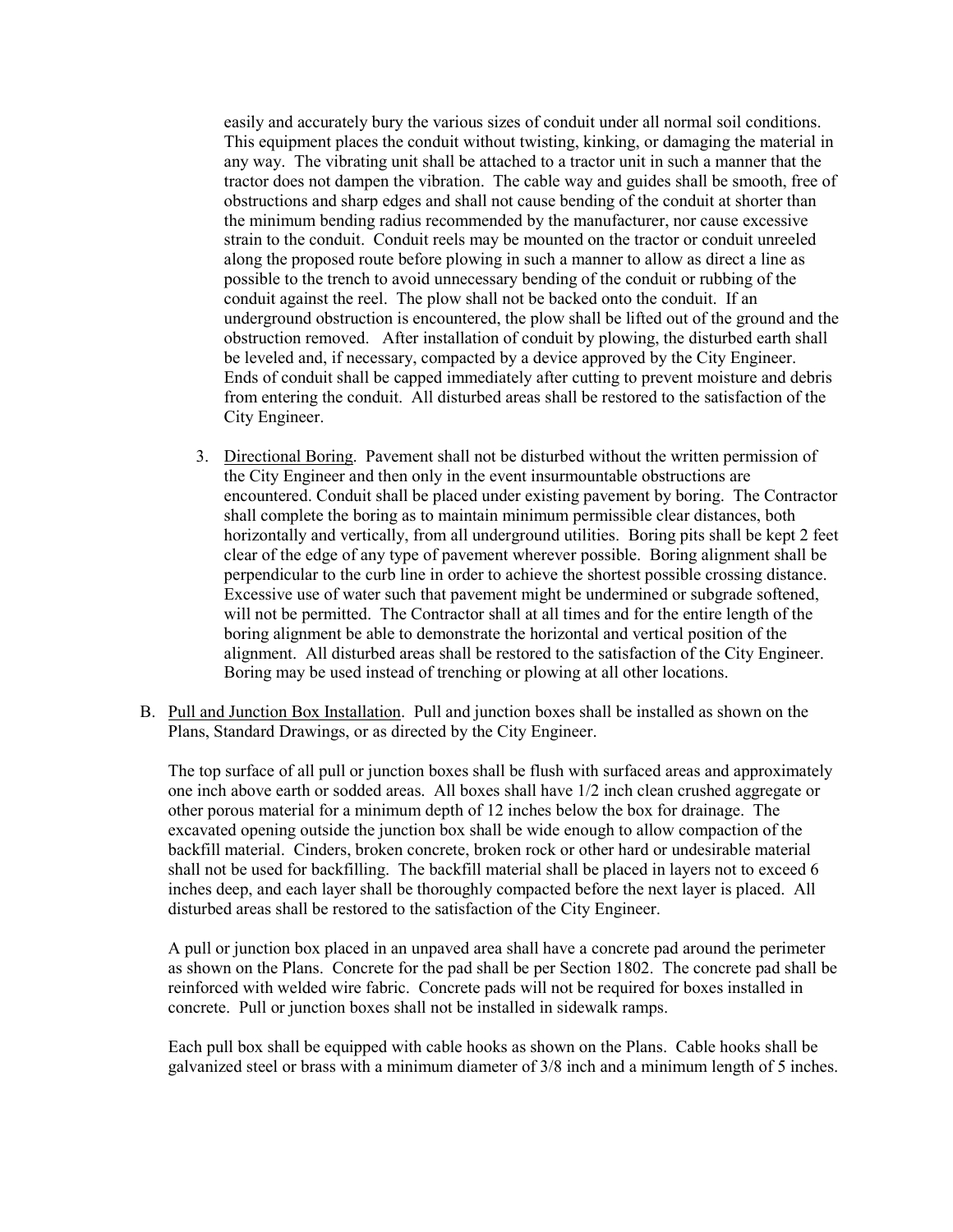Additional pull or junction boxes may be installed when approved by the City Engineer. If it becomes necessary to increase the excavation depth and extend the box, no direct payment will be made.

C. Concrete Foundation Installation. The Contractor is responsible for verifying the correct line and grade of all concrete foundations prior to installation. The Contractor shall stake the location of all street lighting poles and service enclosures to be installed. The City Engineer shall inspect the staking prior to any excavation and/or construction. Minor relocation of equipment to avoid conflicts may be allowed with the approval of the City Engineer.

All concrete foundations shall be of the size and type show in the Plans, including all reinforcing steel. Reinforcing steel for concrete foundations shall be accurately cut and bent to the dimensions and shapes shown on the Plans. Cutting and bending tolerances for reinforcing steel shall be in accordance with the Concrete Reinforcing Steel Institute's Manual of Standard Practice. When placed in the work and before concrete is placed, reinforcing steel shall be free from dirt, oil, paint, grease, loose mill scale, thick rust, any dried mortar and other foreign substances. Reinforcing bars shall be positively secured against displacement. The bars shall be firmly tied at alternate crossings or closer. The steel shall be spot welded or tied in the correct position with proper clearance maintained between bare earth or the forms and the reinforcement. Measurements to reinforcing steel will be made to the centerline of bar, except where the clear distance from face of concrete is shown on the Plans. Splicing of bars shall not be allowed.

PVC conduits and conduit bends should be set in the forms for concrete foundations. Pole and controller cabinet foundations shall have separate conduits for exiting/entering cables and a separate one inch conduit for the ground wire. The direction of the exiting conduits and the orientation of the cabinet shall be as shown in the Plans. Conduit set in concrete foundations shall extend approximately three inches above the foundation vertically and a minimum of three inches outside the foundation horizontally underground.

The bottom of all concrete foundations shall rest on firm ground. Forms shall be true to line and grade. The top of the foundation for traffic signal poles shall be finished to curb or sidewalk grade, or as directed by the City Engineer. Forms shall be rigid and securely braced in place. Conduits and anchor bolts shall be placed in proper position, to proper heights, and held in place by means of a template until the concrete sets. Conduits shall be covered before concrete is poured to prevent concrete from entering the conduits. All portions of the anchor bolts extending above the foundation shall be threaded. Anchor bolts shall be provided with 2 hex head nuts, 2 flat washers, and 1 lock washer. Both forms and ground which will contact the concrete shall be thoroughly moistened before placing concrete. Concrete shall not be poured until forms and reinforcing steel have been checked and approved by the City Engineer.

Placement of concrete shall be witnessed by the City Engineer. Concrete foundations shall be poured monolithic, except for the pole cap of traffic signal pole foundations. The pole cap shall be formed and poured after the poles are plumbed with arms installed. Foundations shall be consolidated by an internal type vibrator. The vibrator shall operate at frequencies of vibration not less than 4,500 cycles per minute under load. The amplitude of vibration shall be adequate to consolidate concrete properly. The concrete shall be cured with an approved moisture barrier such as wet burlap, polyethylene, etc., for a period of seventy-two hours. Cold weather curing shall be such that the concrete temperature shall be maintained above freezing for the entire curing period. Forms shall not be removed until the concrete is thoroughly set.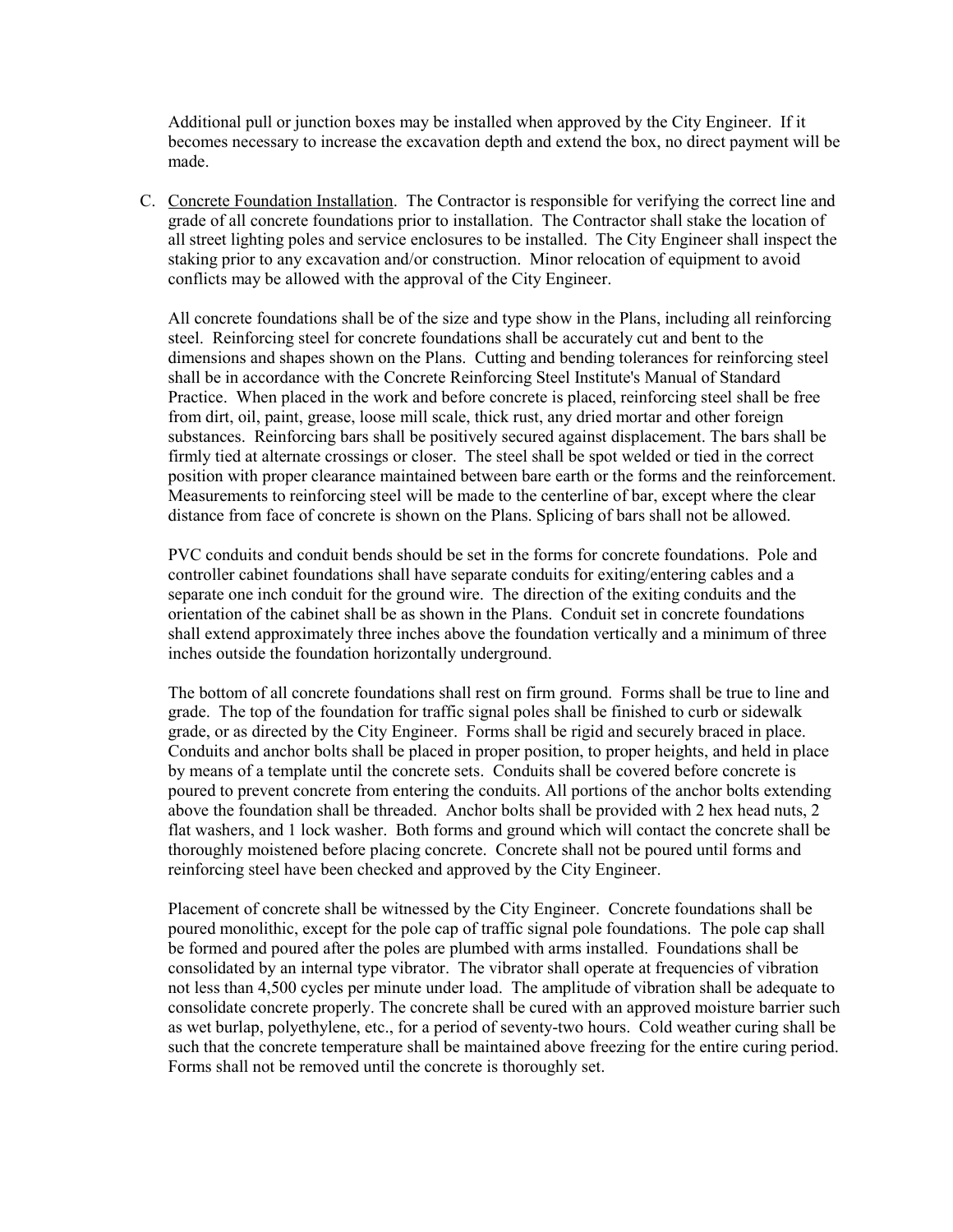The exposed portions of the foundation shall be finished to present a neat appearance. Finishing should be done with the positioning jig in place. If the jig must be removed for finishing, it shall be re-installed immediately after finishing and left in place throughout the cure period. Prior to installing the pole or controller cabinet, the positioning jig shall be removed and loose concrete cleaned from around the anchor bolts and conduits.

Cinders, broken concrete, broken rock or other hard or undesirable material shall not be used for backfilling around the finished foundation. The backfill material shall be placed in layers not to exceed six inches deep, and each layer shall be thoroughly compacted to the approximate density of the adjacent material before the next layer is placed.

Expansion joints shall be provided where a concrete foundation is adjacent to a concrete surface. After concrete has cured a minimum of seven days, the joint shall be cleaned, filled, and sealed per Section 1500.

- D. Controller Cabinet Installation. The controller cabinet and service enclosure shall be constructed and installed as shown on the Plans or as directed by the City Engineer. The service enclosure shall be attached to the controller cabinet so the photoelectric cell is oriented to the North or to the East. The cabinets shall be cleaned of wrapping, shipping material, dirt, grease, etc. Scratches, abrasions or other surface damage shall be repaired to like new condition. The Contractor shall coordinate his activities with the electrical utility company to insure delivery of power to the service enclosure when and where required.
- E. Signal Pole Installation. Traffic signal poles shall not be installed on concrete foundations sooner than seven days after pouring the concrete foundation, or when the concrete reaches a compressive strength of 3,400 psi. All poles and pedestals are to be installed as shown in the plans and the Standard Details. All attachments are to be located in the field and all wire entrances shall be drilled or punched in the field. All drilled or punched surfaces shall be carefully reamed and/or deburred or threaded as appropriate before an application of one field coat of cold galvanizing. The City Engineer shall confirm the location and mounting heights of all pole and pedestal attachments located in the field. Should field adjustment of any attachment be necessary after the City Engineer confirms the locations, the Contractor shall be responsible for plugging any holes caused by the initial installation. Hole plugging methods shall be approved by the City Engineer.

Mast arms on mast arm poles shall be installed after the mast arm poles are erected. In some instances and depending upon the final locations of the signal poles, a short section of the mast arm(s) may need to be cut off, as directed by the City Engineer, in order to accommodate varying field conditions.

Signal heads shall be installed as shown on the Plans and the Standard Details. The City Engineer shall approve the location, mounting and mounting height of all signal heads. Signal heads shall not be installed at any intersection until all other signal equipment, including the controller cabinet, is in place and ready for operation at that intersection, except that the signal heads may be mounted if the heads are covered. The signal heads at a new signalized intersection shall be covered with an orange opaque signal head cover. The color of the covering at a location where a previous traffic signal was installed shall be black. All covers shall be specifically manufactured for traffic signal heads to be wind and weather resistant, and shall be easily installed and removed.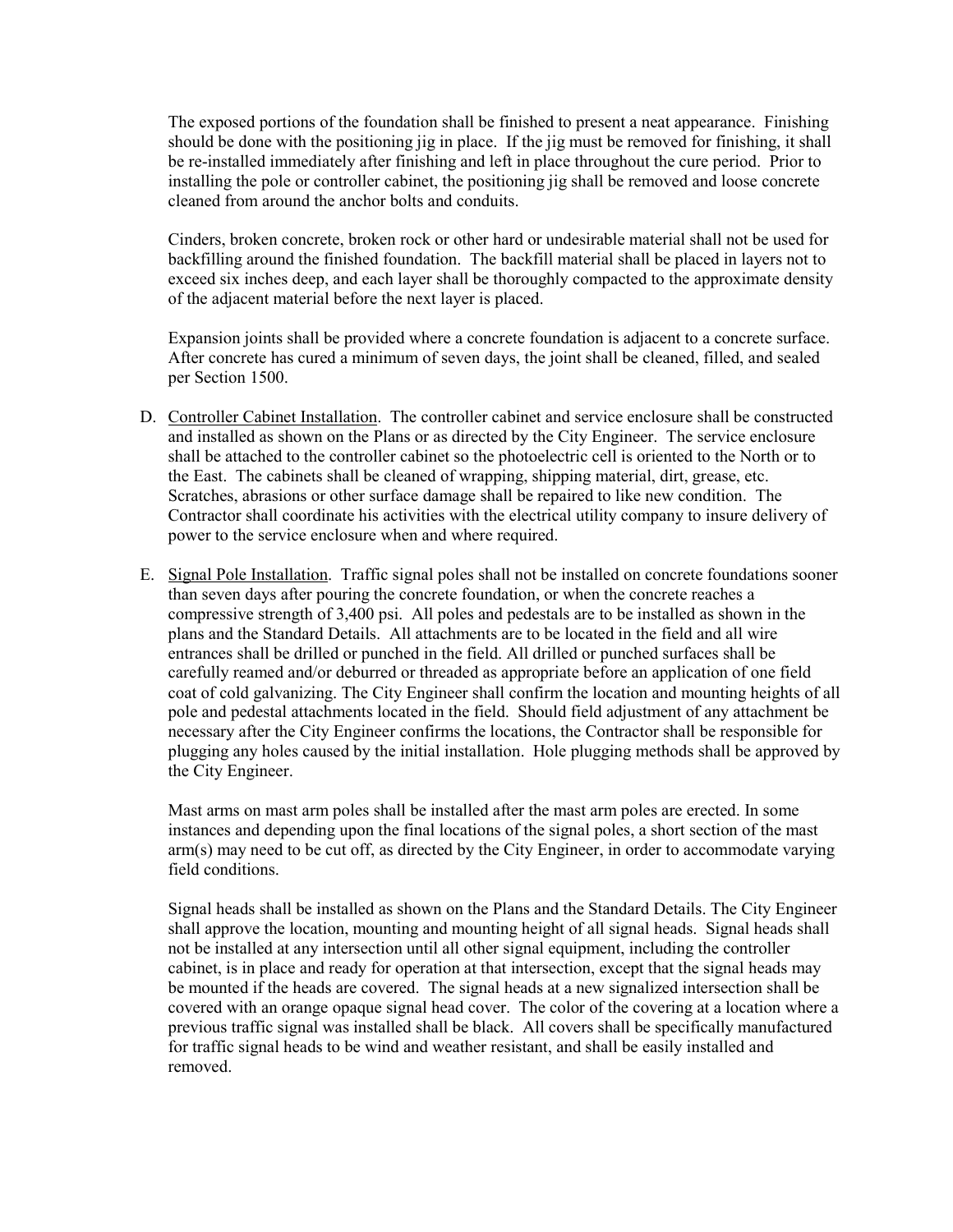The signal heads shall be adjusted in the field such that a person standing on the pavement, a distance of four times the speed limit (mph) in feet from the stop bar, shall see the brightest image of the red section. All heads shall be plumbed as viewed from the direction in which they face.

- F. Detector Installation. Detection equipment shall be installed per the Standard Details and per the product manufacturer's recommendations.
- G. Circuit Wiring. Installation of wiring shall be in accordance with the Plans and appropriate articles of the NEC. Wiring shall be installed in conduit according to the operating voltage of the equipment. Cables for 120 volt equipment must be installed in separate conduits from low voltage equipment. Where practical, color codes shall be followed according to the following tables for each type of multi-conductor control cable:

| $2$ – Conductor         | Terminal             |
|-------------------------|----------------------|
| (Pedestrian Pushbutton) |                      |
| <b>Black</b>            | Pushbutton Actuation |
| White                   | Neutral              |
|                         |                      |

| $5 -$ Conductor          | Terminal              |
|--------------------------|-----------------------|
| (Pedestrian Signal Head) |                       |
| Red                      | Don't Walk Indication |
| Orange (or Yellow)       | Neutral               |
| Green                    | Walk Indication       |
| <b>Black</b>             | N/A                   |
| White                    | Neutral               |

| $7$ – Conductor         | Terminal                       |
|-------------------------|--------------------------------|
| (Vehicular Signal Head) |                                |
| Red                     | Red Ball or Red Arrow          |
|                         | Indication                     |
| Orange (or Yellow)      | <b>Yellow Ball Indication</b>  |
| Green                   | Green Ball Indication          |
| <b>B</b> lue            | Green Arrow or Flashing        |
|                         | <b>Yellow Arrow Indication</b> |
| <b>Black</b>            | <b>Yellow Arrow Indication</b> |
| White                   | Neutral                        |
| White with Black Trace  | <b>Neutral for Arrows</b>      |

Cable shall be pulled with minimal dragging on the ground or pavement. Frame mounted pulleys or other suitable devices shall be used for pulling cables out of conduits into pull boxes. Powdered soapstone, talc or other approved lubricant shall be used to facilitate pulling cable in conduits. All cable to be installed in one conduit shall be pulled by the Contractor in one operation, and all ends shall be taped to exclude moisture and shall be so kept until the splices are made or terminal appliances attached. Ends of spare conductors shall be taped. After cables are installed all conduit ends shall be sealed around the cables with a readily workable, soft, sealing compound. The compound shall be workable at 30° F and shall not melt or run at temperatures up to  $175^\circ$  F.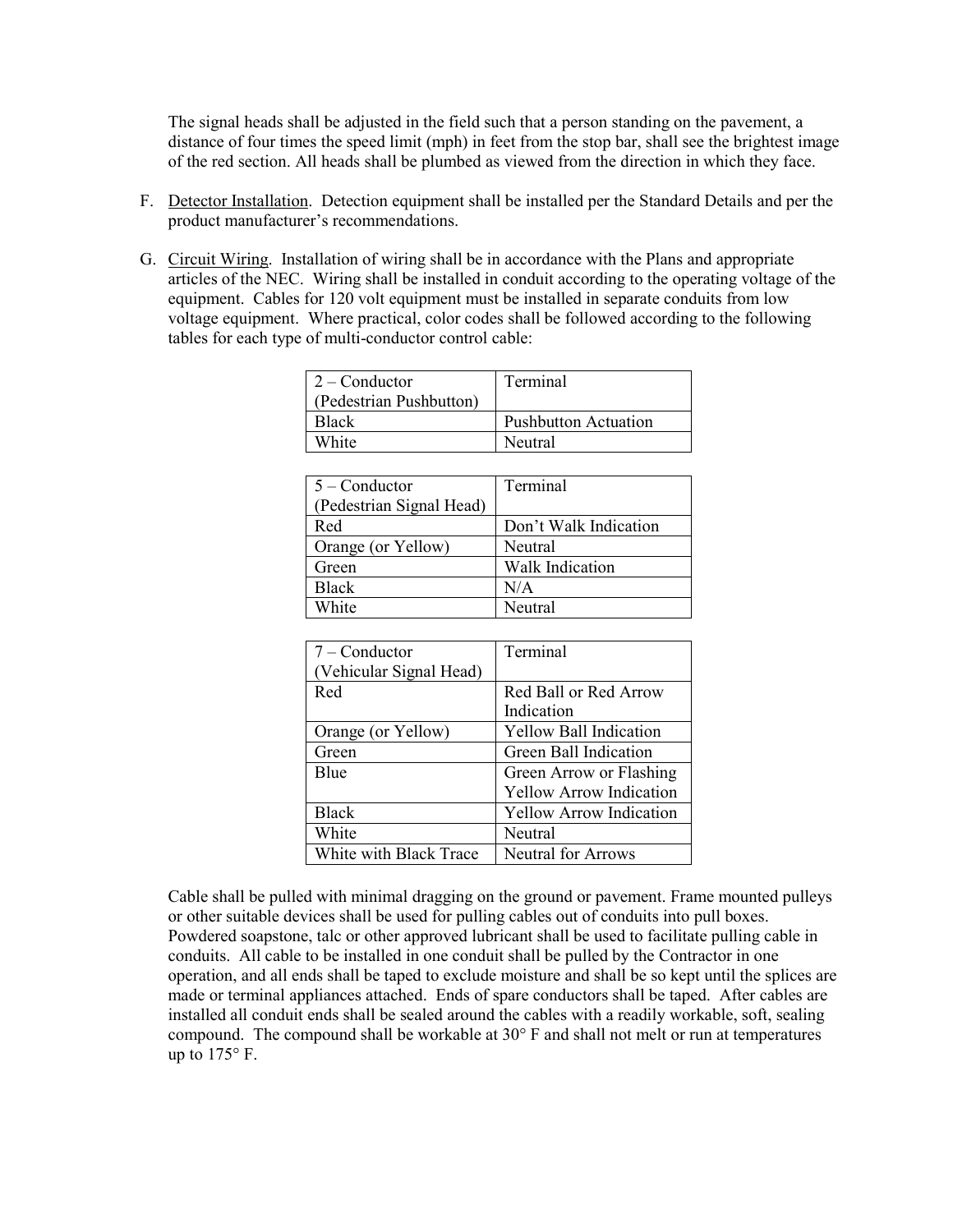No splicing of cables will be permitted unless shown on the plans or approved by the City Engineer. Wire nuts shall be used in the signal pole bases convenient to the hand hole for wire connections of control cables. Lighting cables shall be connected to pole and bracket cables in pole bases with multiple tap connectors.

All cables passing through a pull or junction box shall be coiled once around the inside of the box to allow for splicing and connecting wires in the future. Five feet of slack for each cable should be provided in the controller cabinet, and two feet of slack for each cable in pole bases. Wiring within the controller cabinet and pole bases shall be neatly arranged and dressed using nylon cable ties. All circuits shall be properly labeled in all service boxes, pole bases, and controller cabinets by means of round brass or aluminum identification tags with a minimum thickness of 0.1 mil attached to the cables with copper wire. The ends of the copper wire should be wrapped with electrical tape. Information on the tags shall identify equipment served by the conductor cable in accordance with designations used on the plans.

T. Grounding. All electrical systems, equipment, and appurtenances, including poles and service points shall be properly grounded in accordance with NEC requirements. At each pole foundation or signal controller foundation, a ground rod shall be driven, approximately 6 inches away from foundations. At pole bases, driven ground rods shall be connected to grounding lugs by a No. 6 AWG copper ground wire attached to the rod with a galvanized grounding clamp. At secondary service enclosures, driven ground rods shall be connected to the neutral bus and the service enclosure by a No. 6 AWG copper ground wire attached to the rod with a galvanized grounding clamp. Ground wire is to be run through one-inch diameter PVC conduit in the concrete foundation. At secondary service enclosures, te completed ground rod installation and connection to the ground wire shall not be backfilled until it the service enclosure passes inspection by the City's Building Division. The grounding clamp connection and the listing mark on the rod must be visible for inspection.

Ground rods shall be copper coated to meet NEC requirements, not less than 5/8 inch in diameter, and 8 feet in length. Ground rods shall be driven to a minimum depth of 12 inches below the finished surface. If subsurface conditions exist which prohibit the placement of the ground rod in a vertical position, the rod may be driven at an oblique angle, not to exceed 45-degrees from vertical, or when authorized by the City Engineer, buried in a trench at least 30 inches deep.

- U. Signal Turn-On. The signal turn-on shall be performed by the Contractor, City personnel shall be present at the activation. The signal turn-on shall not occur on Fridays, holidays, or weekends and shall be completed between the hours of 9:00 a.m. and 2:00 p.m., unless otherwise noted in the Plans or directed by the City Engineer. At locations without previous traffic signal control, the new traffic signal shall operate in flash mode for a period of five business days prior to full signal system turn-on.
- V. System Testing. The Contractor is responsible for testing the completed traffic signal. Test shall be performed by the Contractor in the presence of and documented by the City Engineer.
	- 1. Resistance Testing. After a service enclosure is energized, the resistance to ground shall be tested. The ground rod shall have a resistance to ground of 25 ohms or less. If the resistance is more than 25 ohms, the Contractor shall install additional ground rods at least six feet away which are bonded to the first ground rod, until the required resistance is achieved. No payments will be made for additional ground rods.